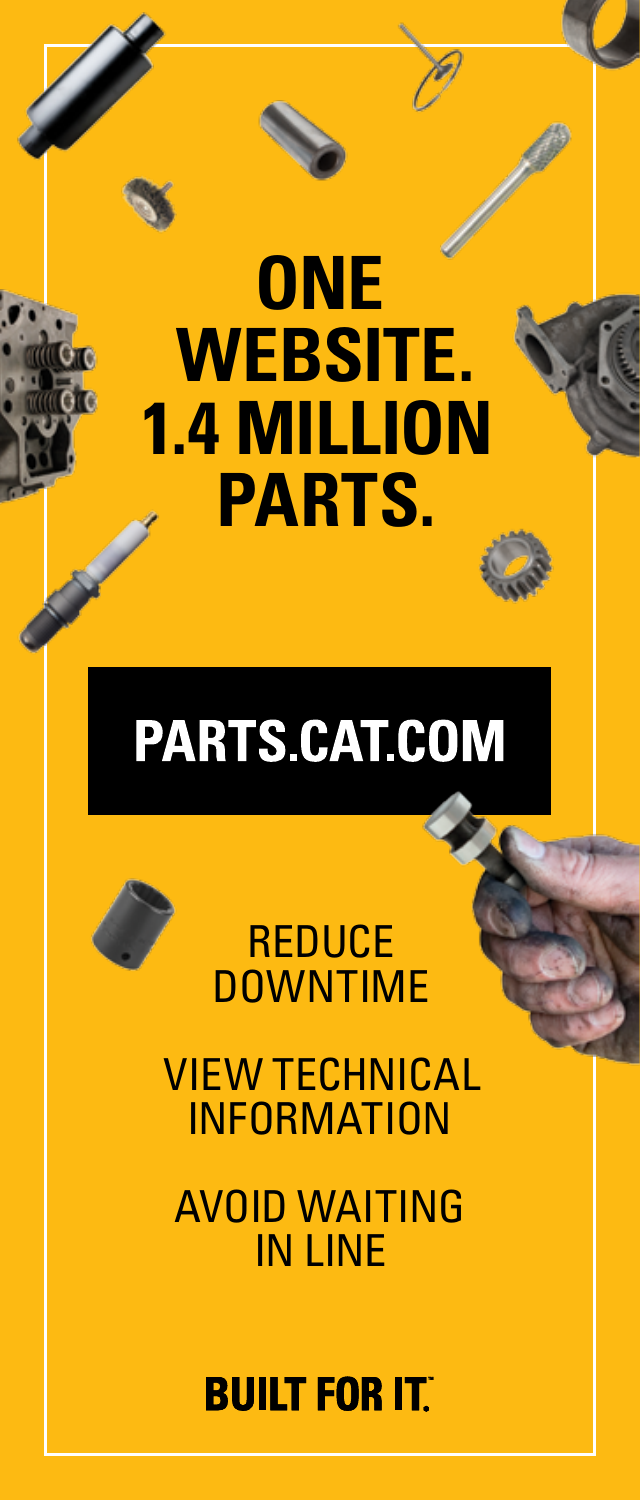Sign in or register today to find and purchase genuine Cat parts.

## **ANYTIME. ANYWHERE.**



WHAYNE SUPPLY COMPANY

**888.674.0320** parts@whayne.com

**PEDJ0202-01** | © 2016 Caterpillar. All Rights Reserved. CAT, CATERPILLAR, BUILT FOR IT, their respective logos, "Caterpillar Yellow," and the "Power Edge" trade dress,as well as corporate and product identity herein, are trademarks of Caterpillar and may not be used without permission. VisionLink and the "VisionLink Powered by Trimble" are trademarks of Trimble Navigation Limited, registered in the United States and other countries.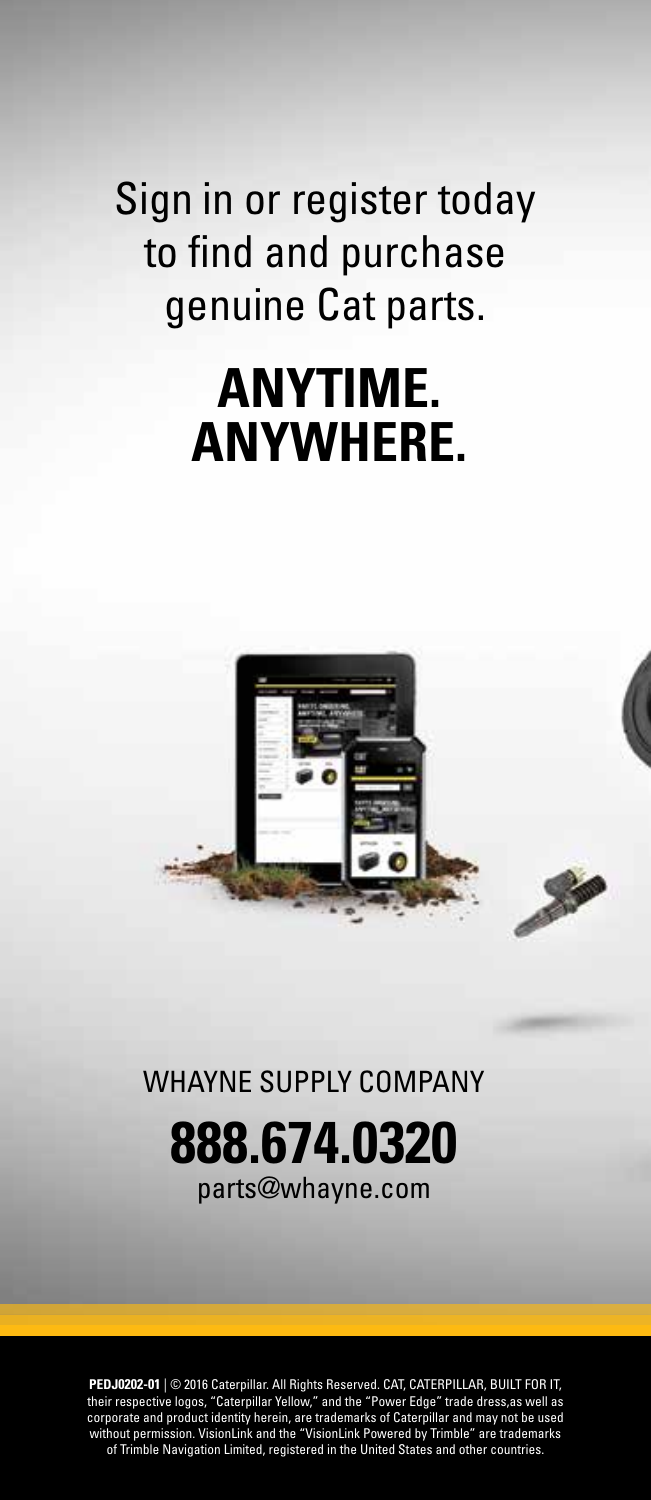# **ALL THE CAT ® PARTS YOU NEED. ALL IN ONE PLACE.**



**PARTS.CAT.COM**

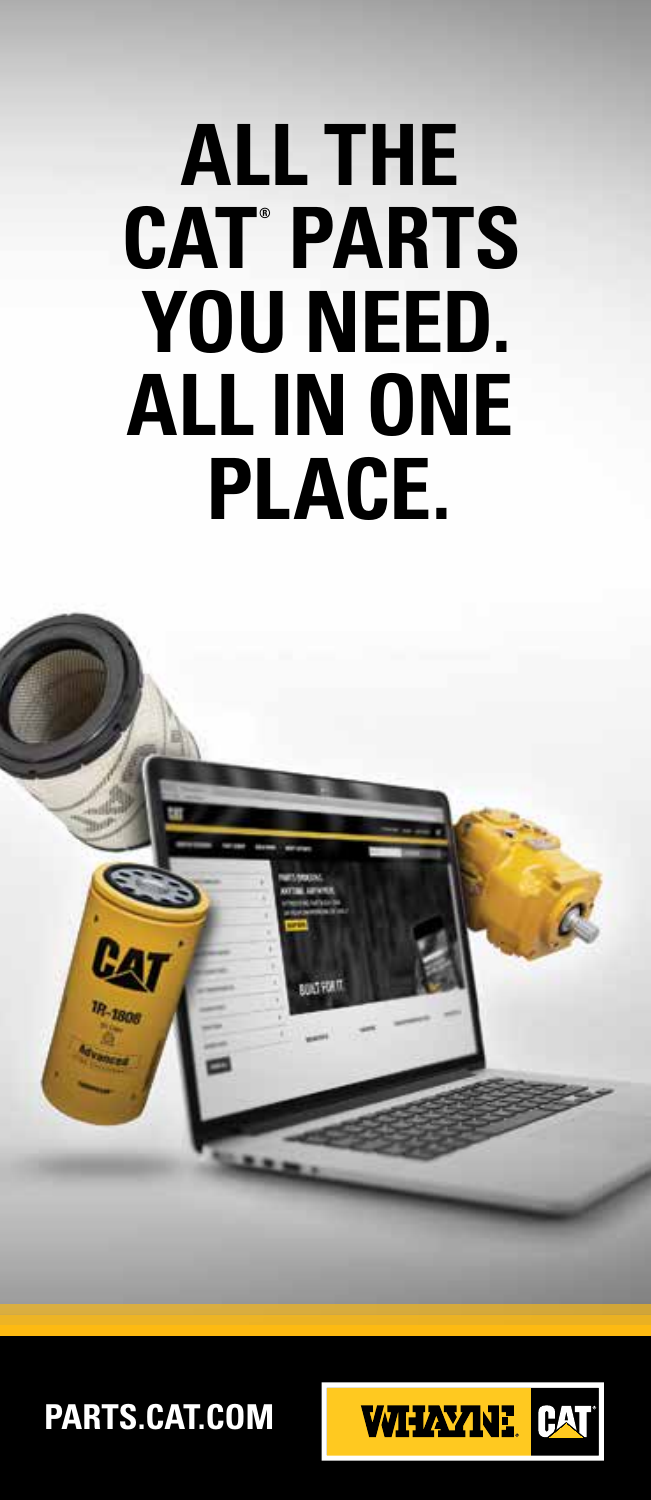With Parts.Cat.Com, all the genuine Cat parts you need are just a couple of clicks away.

It's the next evolution in buying Cat parts online and it's easier than ever.

## **PARTS.CAT.COM ALLOWS YOU TO:**

VIEW PRICES OF CAT PARTS



COMPARE SPECIFICATIONS

CHOOSE DELIVERY OR PICK UP FROM DEALER STORE

SHOP CAT REMAN AND CAT CLASSIC™ PARTS OPTIONS

VIEW ELECTRONIC PARTS MANUALS







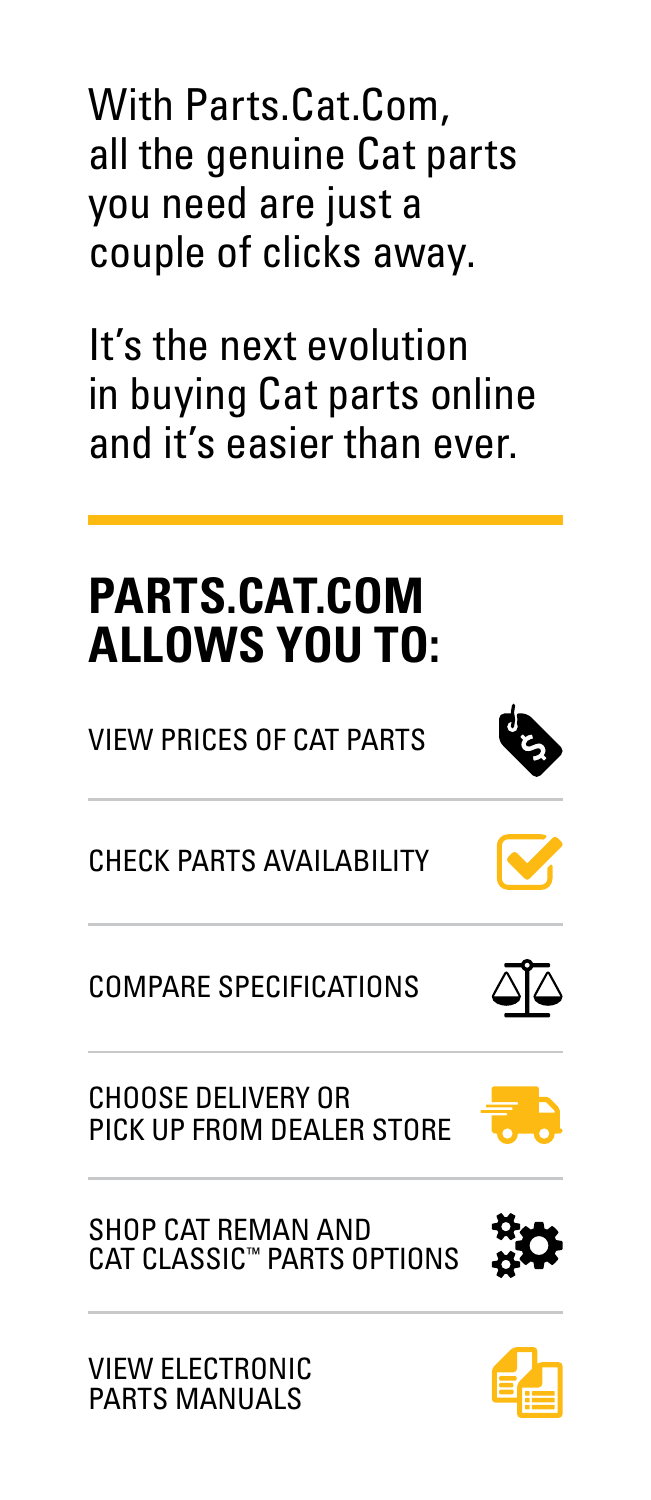## **BENEFITS OF HAVING AN ACCOUNT**

#### **FASTER ORDERING** with Quick Order

#### **VIEW ORDER HISTORY** and reorder

**QUICKLY PLACE BULK ORDERS** by uploading a .CSV spreadsheet

**ACCESS** to other online applications

**<sup>0</sup>** Find Your Dealer Language **Sign In / Register**



Sign in or create a new account profile

**User Name**

**Password**

**SIGN IN**

Don't have an account?

**REGISTER**

## Sign in with your PartStore

**SIGN UP** 

**OR SIGN IN**

or Parts.Cat.Com user name and password, or register as a new user

#### **STEP 2:**

**STEP 1:**

Select your dealer store

#### **STEP 3:**

Update/complete any necessary account registration fields and begin shopping